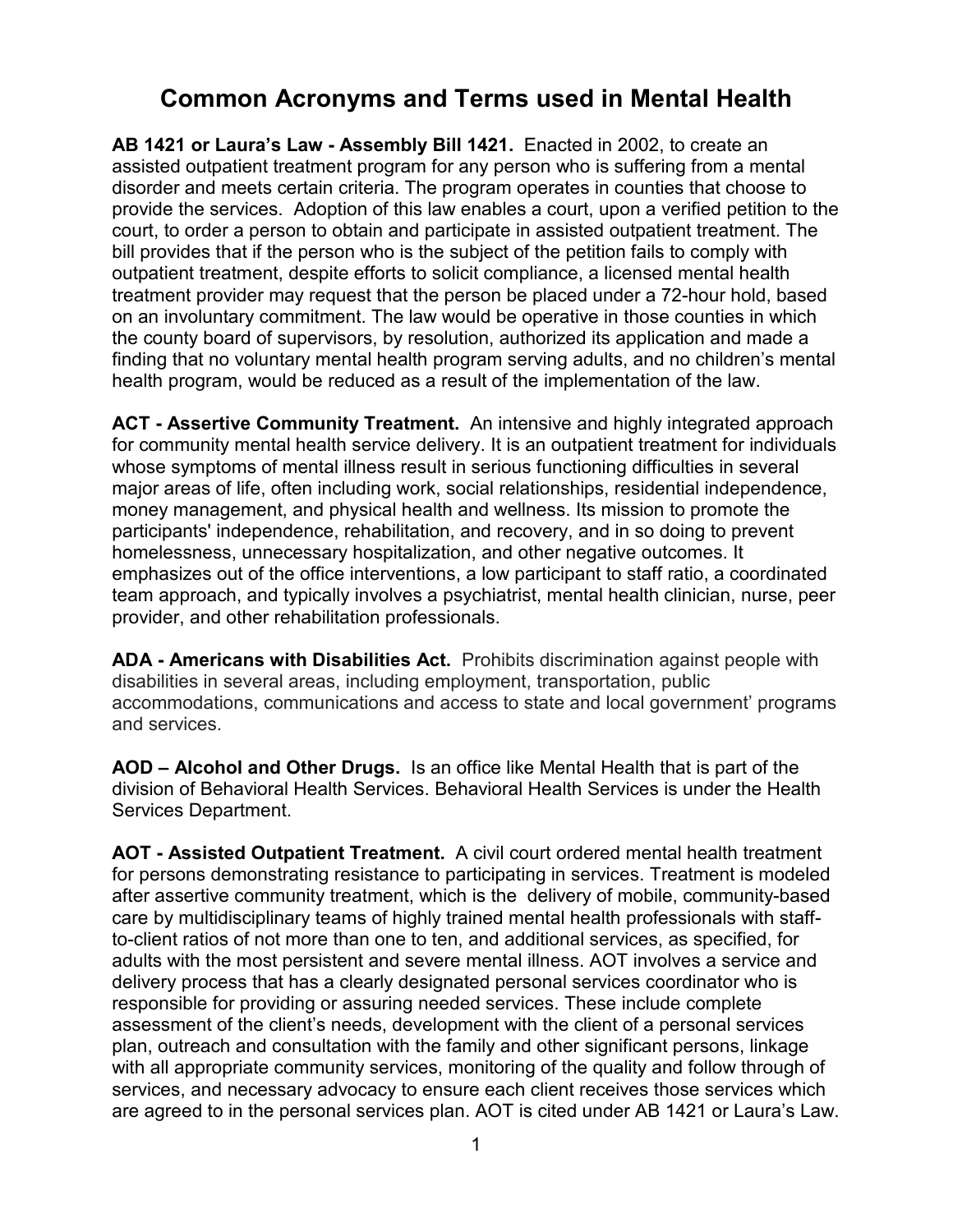**APA - American Psychological Association.** The mission of the APA is to promote the advancement, communication, and application of psychological science and knowledge to benefit society and improve lives.

**BHS - Behavioral Health Services.** Is a grouping of Contra Costa Mental Health and Alcohol and Other Drug Services which make up the division of BHS. BHS is under the Health Services Department.

**Board and Care - Augmented Board and Care.** A facility licensed by the State also contract with Contra Costa Mental Health to receive additional funding to provide a therapeutic environment and assist residents gain their independence through recovery and wellness activities. Extra staff time is devoted to create a home-like atmosphere, often with shared housekeeping activities, and provide or coordinate a variety of therapeutic, educational, social and vocational activities. Persons who experience severe and persistent mental illness are eligible.

**BOS - Board of Supervisors.** Appointed body that is responsible for; 1) appointing most County department heads, except elected officials, and providing for the appointment of all other County employees, 2) providing for the compensation of all County officials and employees, 3) creating officers, boards and commissions as needed, appointing members and fixing the terms of office, 4) awarding all contracts except those that are within the authority delegated to the County Purchasing Agent, 5) adopting an annual budget, 6) sponsoring an annual audit made of all County accounts, books, and records, 7) supervising the operations of departments and exercising executive and administrative authority through the County government and County Administrator 8) serving as the appellate body for Planning and Zoning issues, 9) serving as the County Board of Equalization (the Board has created an Assessment Appeals Board to perform this function

**Brown Act.** Established in 1953; ensures the public's right to attend and participate in meetings of local legislative bodies. It declares that the California public commissions, boards and councils and the other public agencies in this state exist to aid in the conduct of the people's business. Actions should be taken openly and their deliberations be conducted openly. The people should remain informed so that they may retain control over the instruments they have created. The Brown Act has been interpreted to apply to email communication as well.

**CalMHSA - California Mental Health Services Authority.** The mission of CalMHSA is to provide member counties a flexible, efficient, and effective administrative/fiscal structure focused on collaborative partnerships and pooling efforts in1) development and implementation of common strategies and programs, 2) fiscal integrity, protections, and management of collective risk, 3) accountability at state, regional, and local levels.

**CAO - County Administrator's Officer.** The County Administrator's Office is responsible for; 1) staffing the Board of Supervisors and Board committees, 2) overseeing implementation of Board directives, 3) planning, monitoring, and overseeing County operations, 4) ensuring that Board policies are carried out in the most efficient, cost-effective, and service oriented manner, 5) supervising appointed Department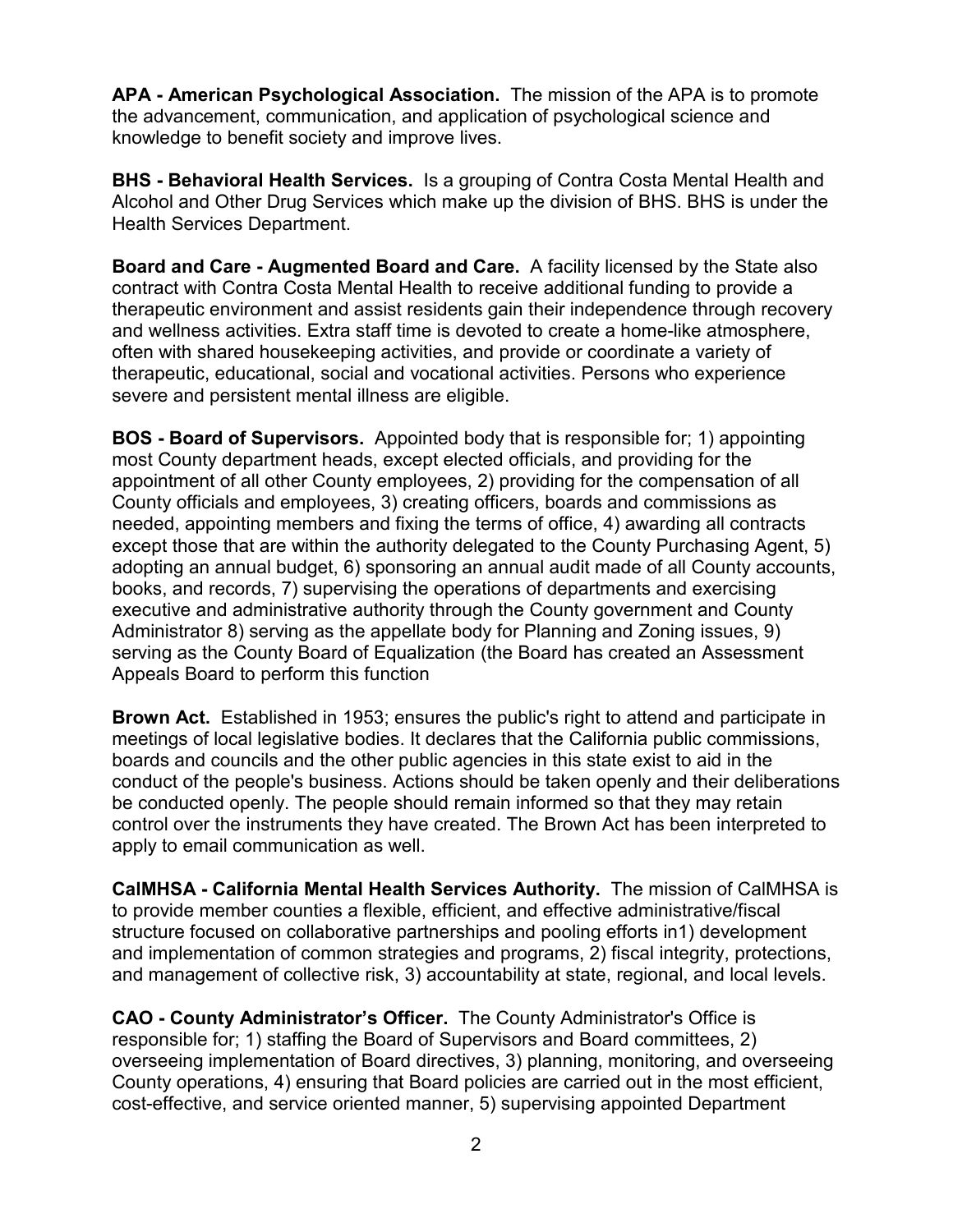Heads and performing general administrative duties, 6) preparing the annual budget, 7) administering the County's labor management relations program, including managing the collective bargaining process, grievance investigations, providing training and counseling to managers and employees, as well as problem resolution

**Case Management.** Refers to a service in which a mental health clinician develops and implements a treatment plan with a consumer. This treatment plan contains a diagnosis, level of severity, agreed upon goals, and actions by the consumer, the case manager, and other service providers to reach those goals. The mental health clinician provides therapy and additionally takes responsibility for the delivery and/or coordination of both mental and rehabilitation services that assist the consumer reach his/her goals.

**CASRA - California Association of Social Rehabilitation Agencies**. A statewide non-profit organization that service clients of the California public mental health system. Member agencies provide a variety of services to enhance the quality of life and community participation of youth, adults and older adults living with challenging mental health issues.

**CBHDA – California Behavioral Health Director's Association.** A non-profit advocacy association representing the behavioral health directors from each of California's 58 counties, as well as two cities (Berkeley and Tri-City). Through advocacy, lobbying and education efforts, CBHDA promotes the reduction of individual and community problems related to unaddressed behavioral health issues. CBHDA regularly brings together behavioral health professionals to discuss ways to inform public policy and improve the delivery of behavioral health services.

**CBO - Community Based Organization.** An agency or organization based in the community that is often a non-profit.

**CCMH - Contra Costa Mental Health.** One of 58 counties, the City of Berkeley, and the Tri-Cities area East of Los Angeles legislatively empowered to engage in a contract, or Mental Health Plan, with the state to perform public mental health services. This enables Contra Costa County to utilize federal, state, county and private funding for these mental health services. The Mental Health Services Act is one source of state funding. CCMH is divided into a Children's System of Care and an Adult and Older Adult System of Care.

**CFO - Chief Financial Officer.** Abbreviation used to describe term.

**CF/TN - Capital Facilities/Information Technology.** The title of one of five components of the MHSA. This component enables a county to utilize MHSA funds for one-time construction projects and/or installation or upgrading of electronic systems, such as mental health records systems.

**CHHS – California Health and Human Services Agency.** The agency which oversees twelve departments and five offices that provides a range of health care services, social services, mental health services, alcohol and drug services, income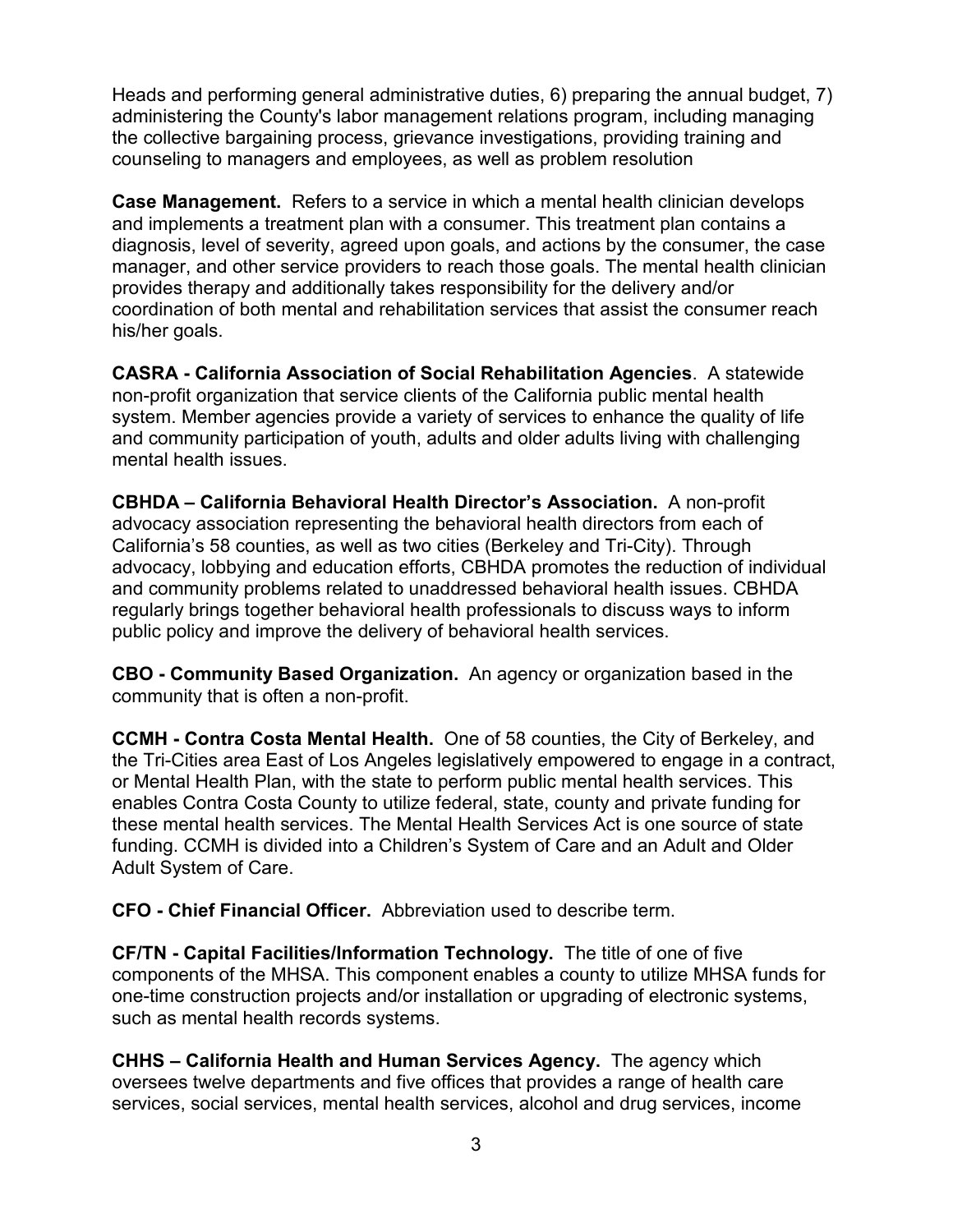assistance, and public health services to Californians. More than 33,000 people work for departments in CHHS at state headquarters in Sacramento, regional offices throughout the state, state institutions and residential facilities serving the mentally ill and people with developmental disabilities.

**CIBHS** - **California Institute for Behavioral Health Solutions.** A non-profit agency that helps health professionals, agencies and funders improve the lives of people with mental health and substance use challenges through policy, training, evaluation, technical assistance, and research.

**Clinical Specialist.** In the context of this document, refers to a licensed or registered intern in the specialties of social work, marriage and family therapy, psychology, psychiatric nurse practitioner, licensed professional clinical counselor, or psychiatrist. A Clinical Specialist is capable of signing a mental health consumer's treatment plan that can enable the County to bill Medi-Cal for part of the cost to deliver the service.

**Clubhouse Model.** A comprehensive program of support and opportunities for people with severe and persistent [mental illness.](http://en.wikipedia.org/wiki/Mental_illnesses) In contrast to traditional [day-treatment and](http://en.wikipedia.org/wiki/Partial_hospitalization)  [other day program](http://en.wikipedia.org/wiki/Partial_hospitalization) models, Clubhouse participants are called "members" (as opposed to consumers, patients, or clients) and restorative activities focus on their strengths and abilities, not their illness. The Clubhouse is unique in that it is not a clinical program, meaning there are no therapists or [psychiatrists](http://en.wikipedia.org/wiki/Psychiatrists) on staff. All participation in a clubhouse is strictly on a voluntary basis. Members and staff work side-by-side as partners to manage all the operations of the Clubhouse, providing an opportunity for members to contribute in significant and meaningful ways. A Clubhouse is a place where people can belong as contributing adults, rather than passing their time as patients who need to be treated. The Clubhouse Model seeks to demonstrate that people with mental illness can successfully live productive lives and work in the community, regardless of the nature or severity of their mental illness.

**COLA - Cost of Living Adjustment.** Abbreviation used to describe term.

**Community Forum.** In this context a community forum is a planned group activity where consumers, family members, service providers, and representatives of community, cultural groups or other entities are invited to provide input on a topic or set of issues relevant to planning, implementing or evaluating public services.

**Conservatorship -** A probate conservatorship is a court proceeding where a judge appoints a responsible person (called a conservator) to care for another adult who cannot care for him/herself or his/her finances.

**Consumer.** In this context consumers refer to individuals and their families who receive behavioral health services from the County, contract partners, or private providers. Consumers are also referred to as clients, patients, participants or members.

**Co-Occurring Disorders or Dual Diagnosis.** Refers to more than one behavioral and/or medical health disorder that an individual can experience and present for care and treatment. Common examples are an individual with a substance abuse disorder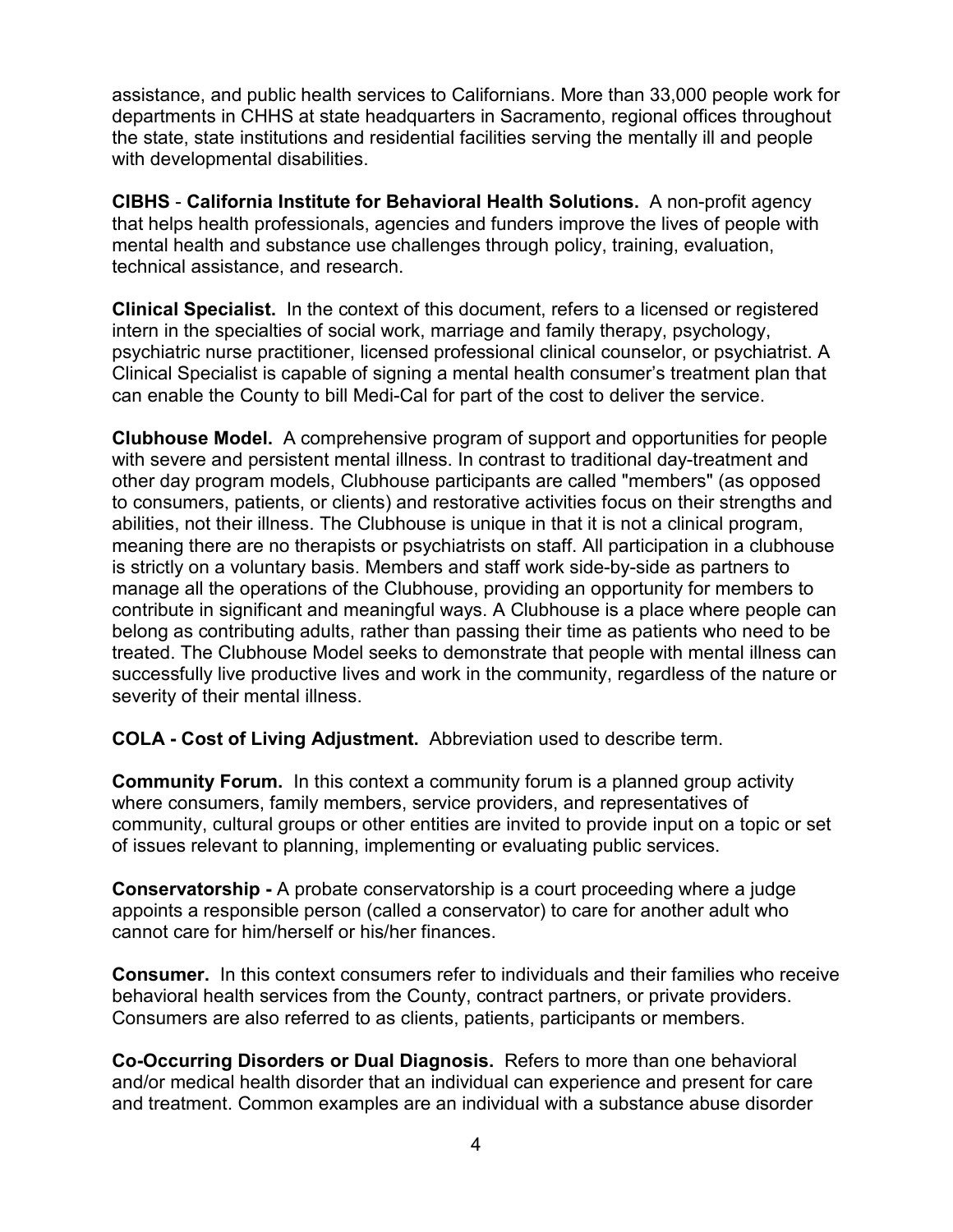coupled with a mental health diagnosis, or a developmental disability, such as autism, coupled with a thought disorder.

**CPAW - Consolidated Planning Advisory Workgroup.** An ongoing advisory body appointed by the Contra Costa Mental Health Director that provides advice and counsel in the planning and evaluation of services funded by MHSA. It is also comprised of several sub-committees that focus on specific areas, such as stigma reduction, homelessness, and services to the four age groups. It is comprised of individuals with consumer and family member experience, service providers from the County and community based organizations, and individuals representing allied public services, such as education and social services.

**CPPP - Community Program Planning Process.** This a term used in regulations pertaining to the Mental Health Services Act. It means the process to be used by the County to develop Three-Year Expenditure Plans, and updates in partnership with stakeholders to 1) identify community issues related to mental illness resulting from lack of community services and supports, including any issues identified during the implementation of the Mental Health Services Act, 2) Analyze the mental health needs in the community, and 3) identify and re-evaluate priorities and strategies to meet those mental health needs.

**CSS - Community Services and Supports.** The title of one of five components funded by the MHSA. It refers to mental health service delivery systems for children and youth, transition age youth, adults, and older adults. These services and supports are similar to those provided in the mental health system of care that is not funded by MHSA. Within community services and supports are the categories of full service partnerships, general system development, outreach and engagement, and project based housing programs.

**CSW – Community Support Worker**. Peer Provider in Contra Costa County public mental health system.

**CTYA – Children's, Teens, and Young Adults.** Abbreviation used to describe term.

**Cultural Competence.** In this context, refers to equal access to services of equal quality provided, without disparities among racial/ethnic, cultural, and linguistic populations or communities.

**DHCS - Department of Health Care Services.** The mission of DHCS is to provide Californians with access to affordable, integrated, high-quality health care, including medical, dental, mental health, substance use treatment services and long term care. Our vision is to preserve and improve the overall health and well-being of all Californians.

**DSM IV - Diagnostic and Statistical Manual of Mental Disorders Fifth Edition**. The handbook used by health care professionals to diagnosis mental disorders. *DSM*  contains descriptions, symptoms, and other criteria for diagnosing mental disorders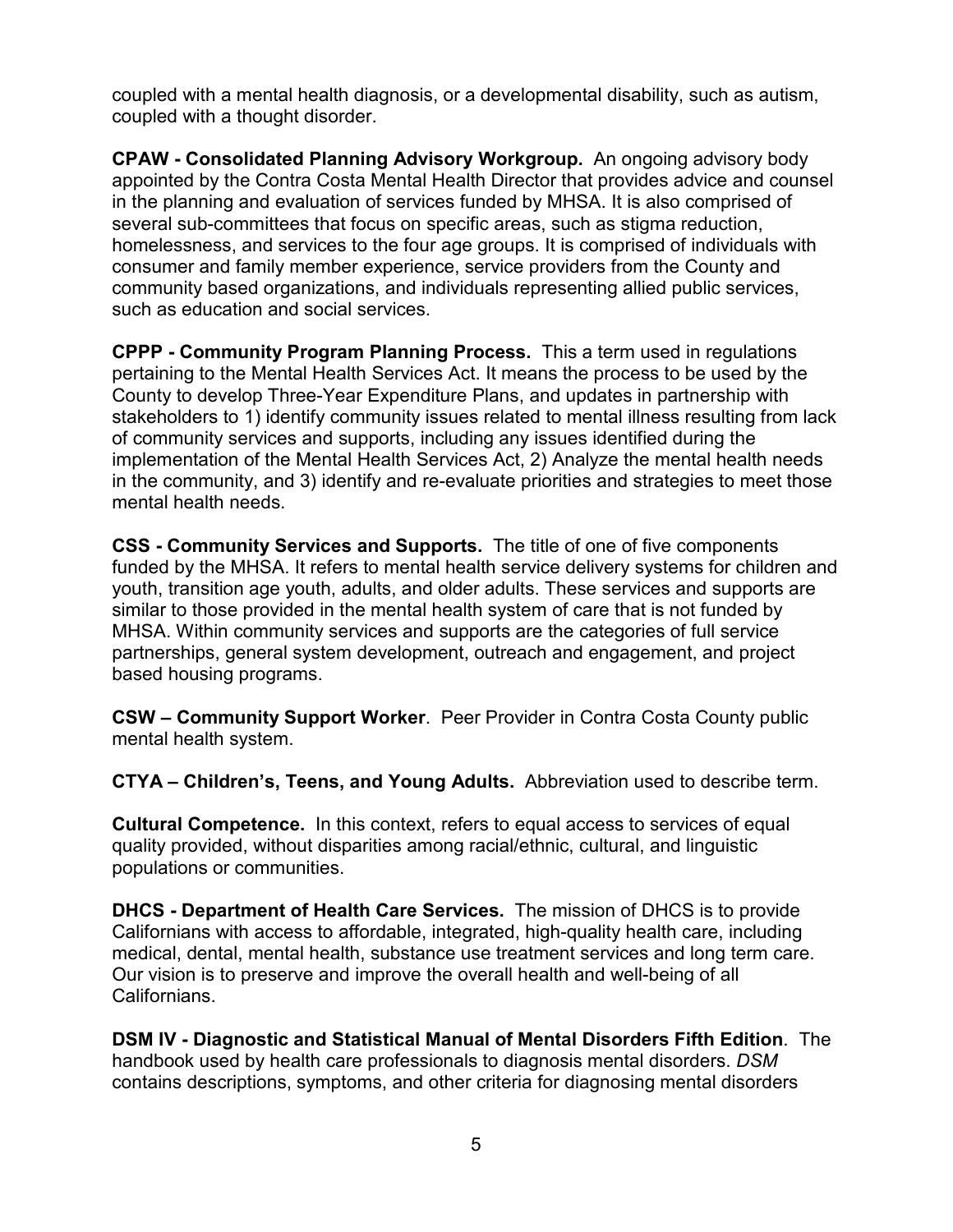## **Dual Diagnosis.** See **Co-Occurring Disorders.**

**Employment or Vocational Services.** A continuum of services and supports designed to enable individuals to get and keep a job. It includes 1) pre-vocational services, such as removing barriers to employment, 2) employment preparation, to include career counseling and education, training and volunteer activity support, 3) job placement, to include job seeking, placement assistance and on-the-job training, and 4) job retention, to include supported employment.

**EPIC System.** A nationwide computer software company that offers an integrated suite of health care software centered on a database. Their applications support functions related to patient care, including registration and scheduling; clinical systems for doctors, nurses, emergency personnel, and other care providers; systems for lab technicians, pharmacists, and radiologists; and billing systems for insurers.

**EPSDT - Early and Periodic Screening, Diagnosis and Treatment**. A federally mandated specialty mental health program that provides comprehensive and preventative services to low income children and adolescents that are also involved with Children and Family Services.

**Evidence Based Practices.** This term refers to treatment practices that follow a prescribed method that has been shown to be effective by the best available evidence. This evidence is comprised of research findings derived from the systematic collection of data through observation and experiment, and the formulation of questions and testing of hypotheses.

**Family Partners.** Also referred to as Parent Partners, this professional brings lived experience as a family member of an individual with a serious mental illness to their provision of services. They often participate as a member of a multi-disciplinary team providing mental health treatment, and assist families understand, acquire and navigate the various services and resources needed. In Contra Costa County, Family or Parent Partners have a job classification of Community Support Worker.

**Family-to-Family Training.** An educational course for family, caregivers and friends of individuals living with mental illness. Taught by trained volunteer instructors from NAMI CC it is a free of cost twelve week course that provides critical information and strategies related to caregiving, and assists in better collaboration with mental health treatment providers.

**Federal Poverty Level.** This is a total household income amount that the federal government provides an annual guideline that defines whether individuals are living above or below the poverty level. For example, a family of four is determined to live under the poverty level if their total income in 2014 is \$23,850.

**51/50 – Fifty One Fifty.** Refers to the Welfare and Institutions Code of California for the temporary, involuntary psychiatric commitment of individuals who present a danger to themselves or others due to signs of mental illness.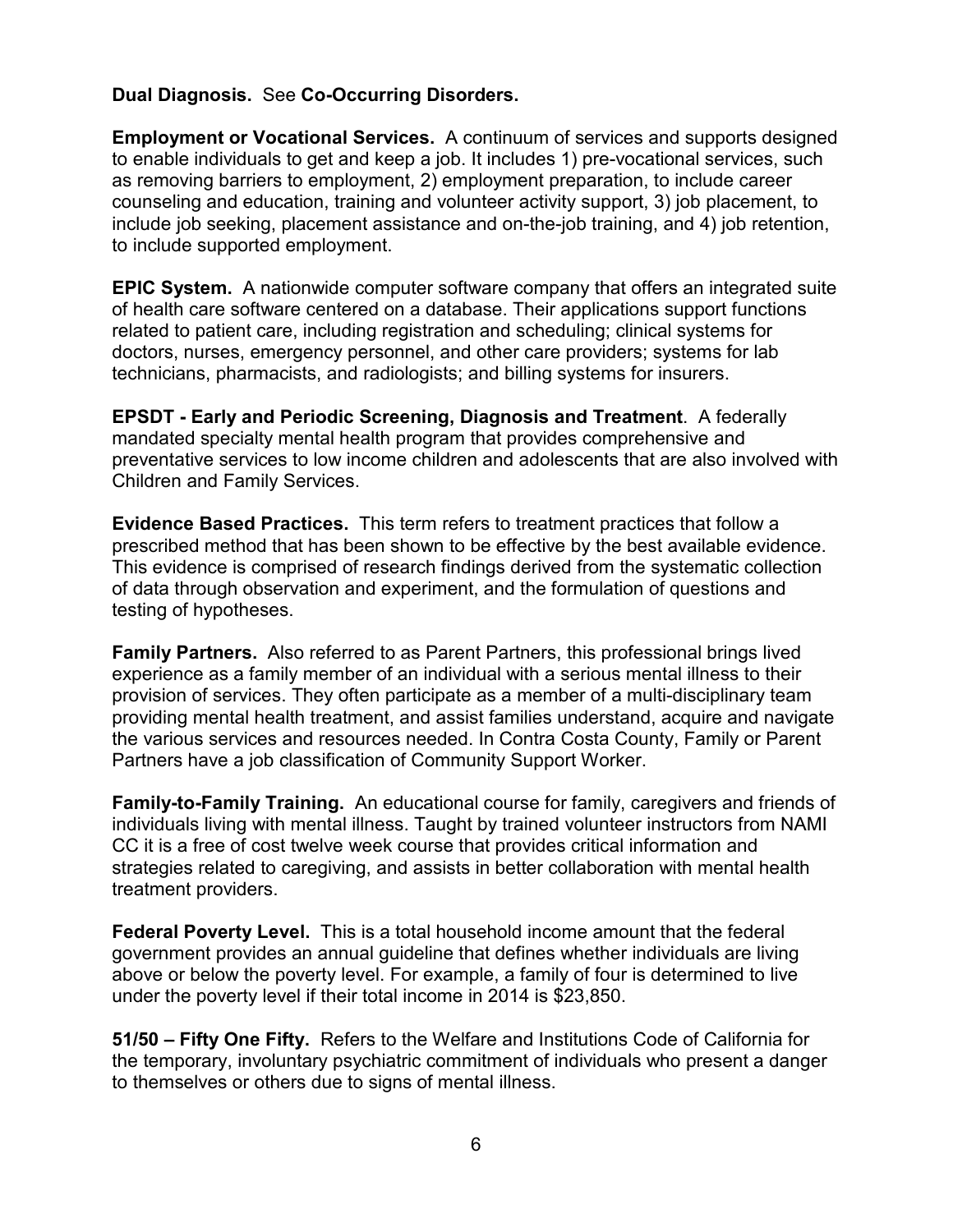**FY- Fiscal Year.** A fiscal year is a specified 12-month period used for accounting and reporting purposes. In Contra Costa County, the fiscal year runs from July 1<sup>st</sup> of one year to June  $30<sup>th</sup>$  of the next year.

**Focus Groups.** In this context, refers to a small group (usually 8-15) of individuals to provide input, advice and counsel on practices, policies or proposed rulemaking on matters that affect them. Often these individuals are grouped by similar demographics or characteristics in order to provide clarity on a particular perspective.

**Forensics.** In this context, refers to the term used for individuals involved in the legal court system with mental health issues.

**4C.** Term used to refer to Psychiatric Ward of Contra Costa County Regional Medical Center.

**FSP - Full Service Partnership.** A term created by the MHSA as a means to require funding from the Act to be used in a certain manner for individuals with serious mental illness. Required features of full service partnerships are that there be a written agreement, or individual services and supports plan, entered into with the client, and when appropriate, the client's family.

This plan may include the full spectrum of community services necessary to attain mutually agreed upon goals. The full spectrum of community services consists of, but is not limited to, mental health treatment, peer support, supportive services to assist the client, and when appropriate the client's family, in obtaining and maintaining employment, housing, and/or education, wellness centers, culturally specific treatment approaches, crisis intervention/stabilization services, and family education services.

Also included are non-mental health services and supports, to include food, clothing, housing, cost of health care and co-occurring disorder treatment, respite care, and wrap-around services to children. The County shall designate a personal service coordinator or case manager for each client to be the single point of responsibility for services and supports, and provide a qualified individual to be available to respond to the client/family 24 hours a day, seven days a week.

The Full Service Partnership category is part of the Community Services and Supports (CSS) component of the MHSA. At least 50% of the funding for CSS is to go toward supporting the County's full service partnership category.

**General System Development.** A term created by the MHSA, and refers to a category of services funded in the Community Services and Supports component, and are similar to those services provided by community public mental health programs authorized in the Welfare and Institutions Code. MHSA funded services contained in the general system development category are designed to improve and supplement the county mental health service delivery system for all clients and their families.

**Greater Bay Area Regional Partnership.** Regional partnership means a group of County approved individuals and/or organizations within geographic proximity that acts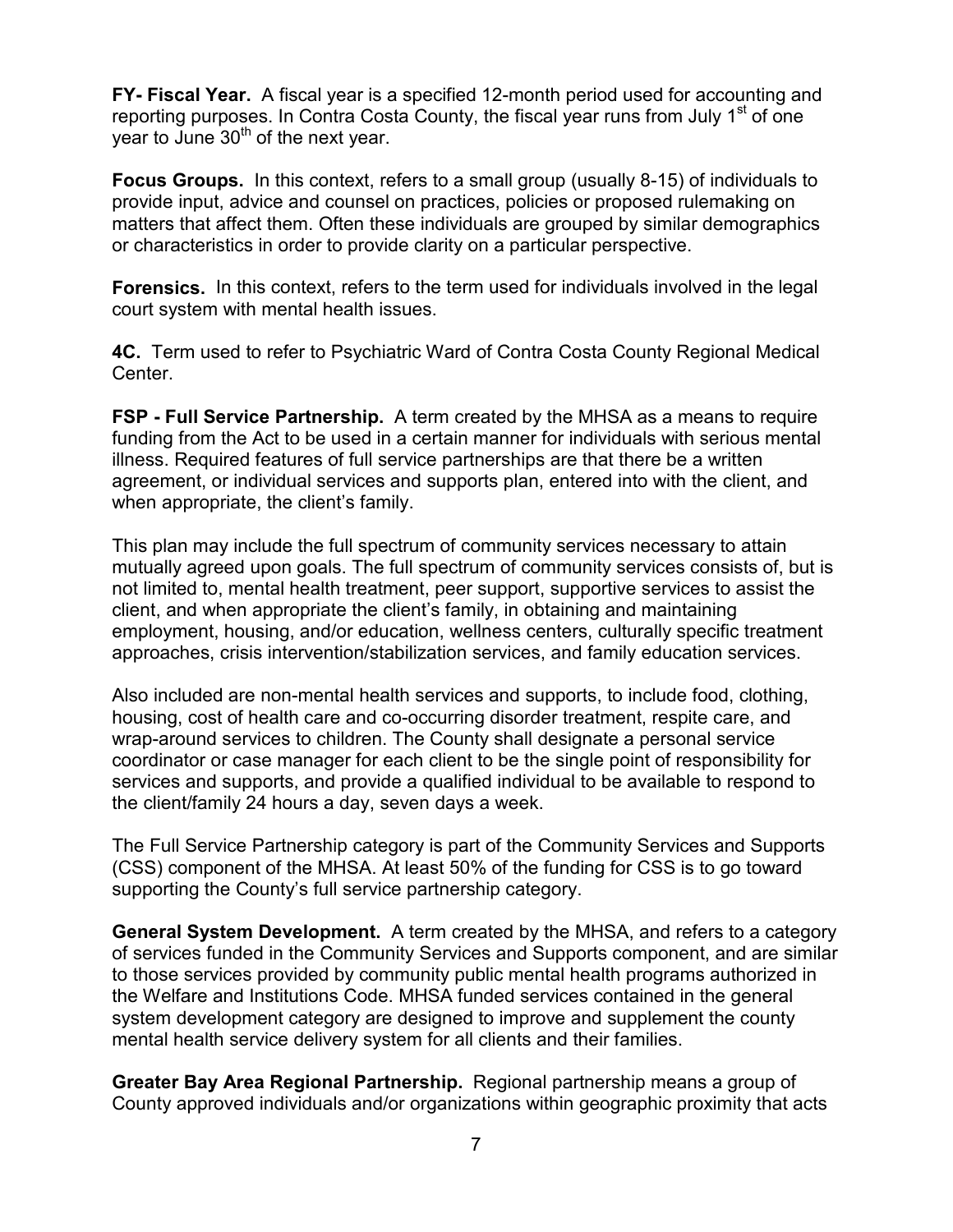as an employment and education resource for the public mental health system. These individuals and/or organizations may be county staff, mental health service providers, clients, clients' family members, and any individuals and/or organizations that have an interest in developing and supporting the workforce of the public mental health system. The Greater Bay Area Regional Partnership refers to an ongoing effort of individuals and/or organizations from the twelve county greater California bay area regions.

**HSD - Health Services Department.** The largest department of County government. The mission of HSD is to care for and improve the health of all people in Contra Costa County with special attention to those who are most vulnerable to health problems. Behavioral Health Services is one of the nine divisions under HSD.

**HIPAA - Health Information Portability and Accountability Act.** Enacted into law in 1996 and provides the following; 1) the ability to transfer and continue health insurance coverage for millions of American workers and their families when they change or lose their jobs, 2) reduce health care fraud and abuse, 3) mandates industry-wide standards for health care information on electronic billing and other processes, and 4) requires the protection and confidential handling of protected health information

**HPSA - Health Professional Shortage Area.** A geographic area, population, or facility with a shortage of primary care, dental, or mental health providers and services. The Health Resources and Services Administration (HRSA) and State Primary Care Offices (PCOs) work together using public, private, and state-provided data to determine when such a shortage qualifies for designation as a HPSA.

**H3 – Health, Housing and Homeless Services Division.** Division under Health Services that partners with Behavioral Health Services and focuses on the integration of housing and homeless services across this County's health system. It coordinates health and homeless services across county and in the community; and works with key partners to develop strategies to address the community's health and social needs.

**IMD – Institution for Mental Disease.** Any institution that, by its overall character is a facility established and maintained primarily for the care and treatment of individuals with mental diseases. The guidelines used to evaluate if the overall character of a facility is that of an IMD are based on whether the facility: 1) Is licensed or accredited as a psychiatric facility; 2) Is under the jurisdiction of the state's mental health authority; 3) Specializes in providing psychiatric/psychological care and treatment, which may be ascertained if indicated by a review of patients' records, if an unusually large proportion of the staff has specialized psychiatric/psychological training, or if a facility is established and/or maintained primarily for the care and treatment of individuals with mental diseases; or 4) Has more than 50 percent of all its patients admitted based on a current need for institutionalization as a result of mental diseases.

**IMPACT - Improving Mood Providing Access to Collaborative Treatment.** This refers to an evidence based mental health treatment for depression utilized specifically for older adults, and is provided in a primary care setting where older adults are concurrently receiving medical care for physical health problems. Up to twelve sessions of problem solving therapy with a year follow up is provided by a licensed clinical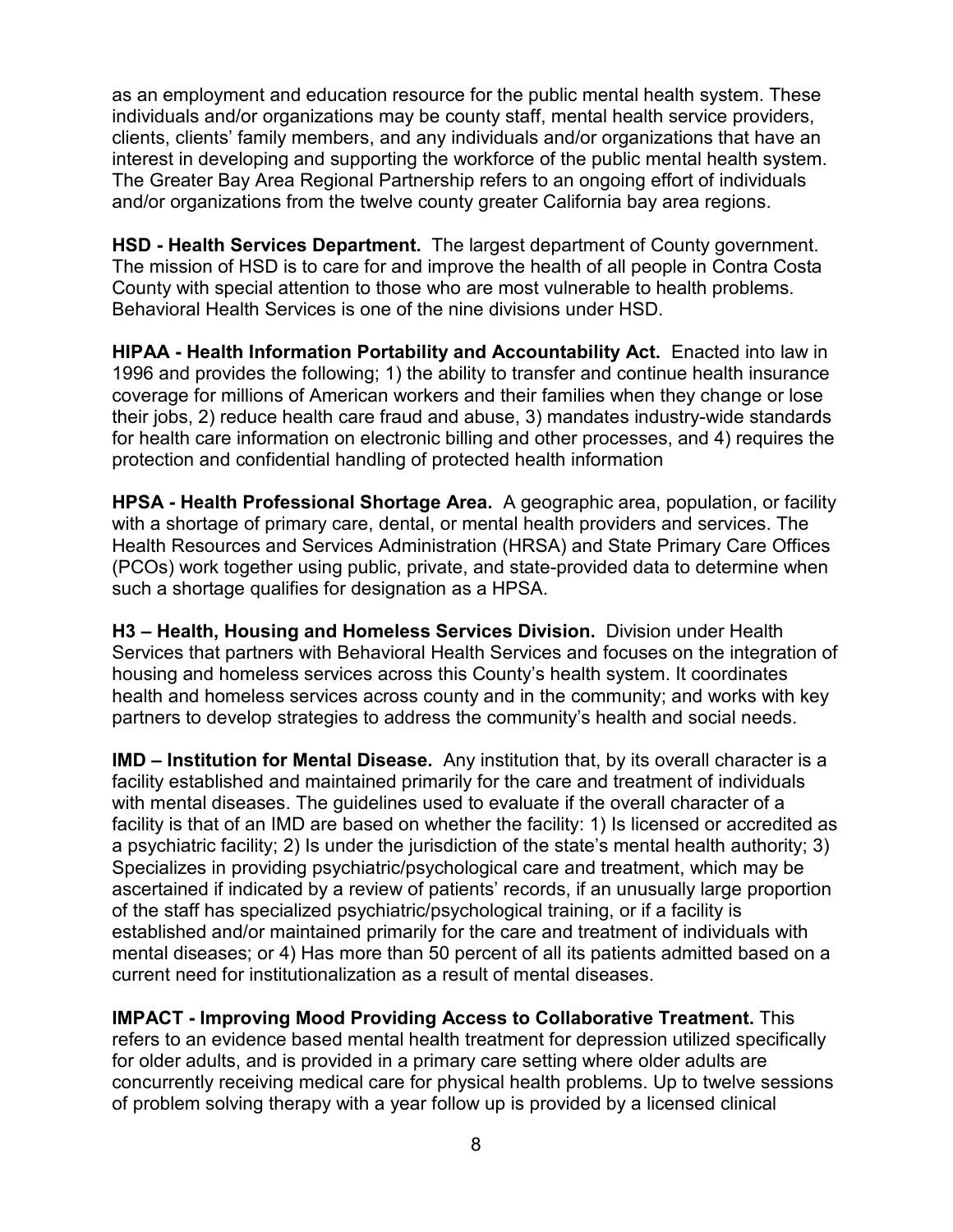therapist, with supervision and support from a psychiatrist who specializes in older adults. The psychiatrist assesses for and monitors medications as needed, and both the clinician and psychiatrist work in collaboration with the primary care physician.

**INN - Innovation.** A component of the MHSA that funds new or different patterns of service that contribute to informing the mental health system of care as to best or promising practices that can be subsequently added or incorporated into the system. These innovative programs accomplish one or more of the following objectives; 1) increase access to underserved groups, 2) increase the quality of services, to include better outcomes, 3) promote interagency collaboration, and 4) increase access to services. All new Innovation programs shall be reviewed and approved by the Mental Health Services Oversight and Accountability Commission. The Act states that five per cent of a County's revenues shall go for Innovation.

**Iron Triangle.** Refers to the central area of the city of Richmond that is bordered on three sides by railroad tracks. The communities within this area have a high number of households living below the poverty level, and have a high need for social services, to include public mental health.

## **Laura's Law.** See **AB 1421**.

**LCSW - Licensed Clinical Social Worker.** Abbreviation used to describe term. See **Clinical Specialist.**

**LGBTQ - Lesbian, Gay, Bi-sexual, Transgender, Questioning.** Persons in these groups express norms different than the heterosexism of mainstream society, and often experience stigmatism as a result. Lesbian refers to women whose primary emotional, romantic, sexual or affectional attractions are to other women. Gay refers to men whose primary emotional, romantic, sexual or affectional attractions are to other men. Bi-sexual refers to men or women whose primary emotional, romantic, sexual, or affectional attractions are to both women and men. Transgender is a term that includes persons who cross-dress, are transsexual, and people who live substantial portions of their lives as other than their birth gender. People who are transgender can be straight, gay, lesbian or bi-sexual. Questioning refers to someone who is questioning their sexual and/or gender orientation.

**Licensed Clinical Specialist.** In this context, refers to the term a County civil service classification that denotes a person meeting minimum mental health provider qualifications, to include possessing a license to practice mental health treatment by the California Board of Behavioral Sciences (BBS). An intern registered by BBS also qualifies. A licensed clinical specialist or registered intern can sign mental health treatment plans that qualify for federal financial participation through the Medi-Cal program.

**LMFT - Licensed Marriage Family Therapist**. Abbreviation used to describe term. See **Clinical Specialist.**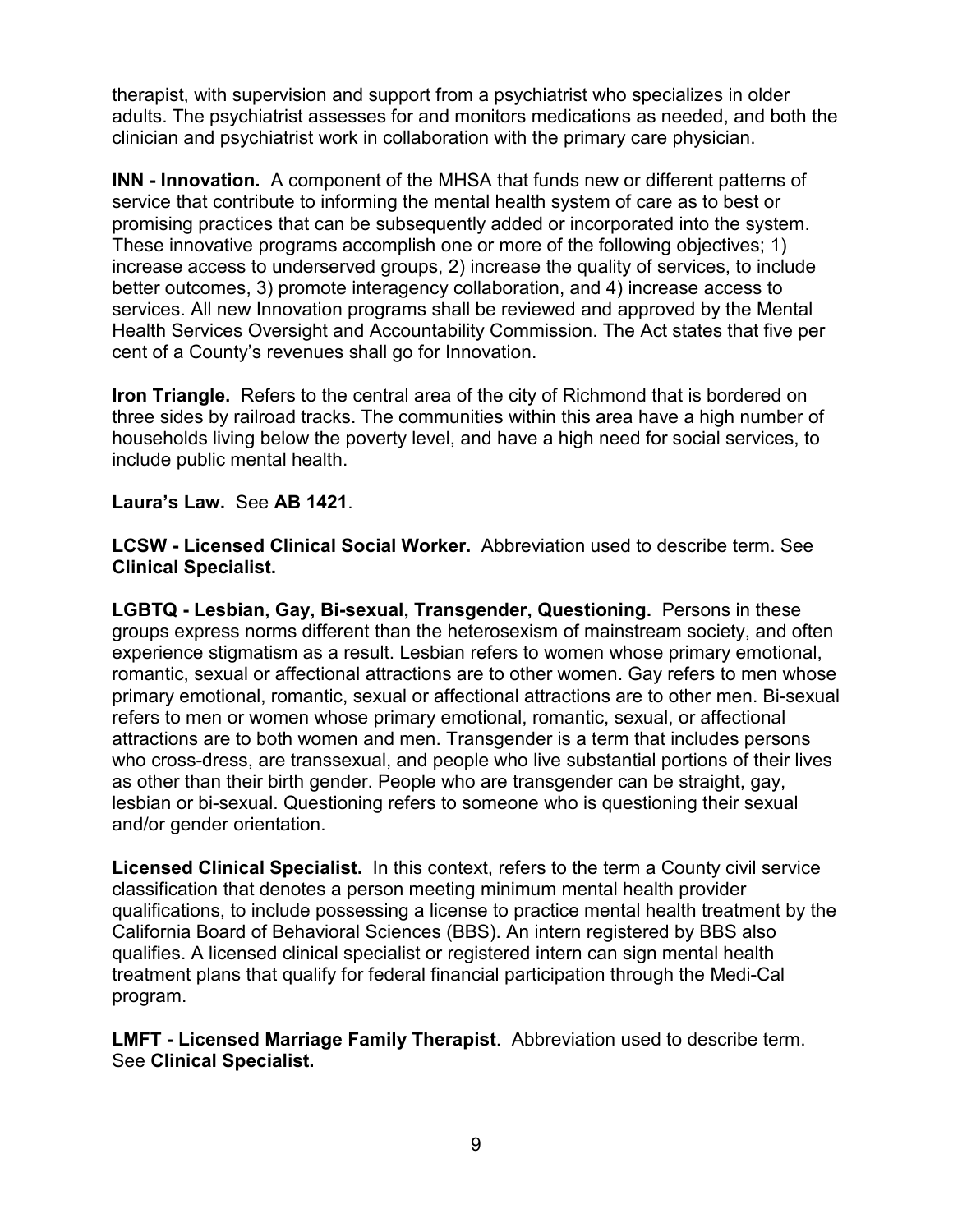**LPS – Lanterman Petris Short Act**. The LPS Act refers to Sections 5150, 5151 and 5152 of the Welfare and Institutions Code (WIC). It is a California law governing the involuntary civil commitment of individuals who - due to mental illness - pose a danger to self or others, or who are gravely disabled and require inpatient psychiatric care. It was named for its co-authors — Assembly member Frank Lanterman and Senators Nicholas C. Petris and Alan Short. The intent of the LPS Act is to end inappropriate lifetime commitment of people with mental illness and firmly establish the right to due process in the commitment process while significantly reducing state institutional expense.

**LRP - Loan Repayment Program.** Abbreviation used to describe term.

**MDFT - Multi-Dimensional Family Therapy.** An evidence based comprehensive and multi-systemic family-based outpatient or partial hospitalization program for substanceabusing adolescents, adolescents with co-occurring substance use and mental disorders, and those at high risk for continued substance abuse. Treatment is delivered in a series of 12 to 16 weekly or twice weekly 60 to 90 minute sessions. Treatment focuses on the social interaction areas of parents and peers, the parents' parenting practices, parent-adolescent interactions in therapy, and communications between family members and key social systems, such as school and child welfare.

**Medi-Cal.** California's version of the federal Medi-Caid program, in which health and mental health care can be provided by public health and mental health entities to individuals who do not have the ability to pay the full cost of care, and who meet medical necessity requirements. The federal Medi-Caid program reimburses states approximately half of the cost, with the remainder of the cost provided by a variety of state and local funding streams, to include the MHSA.

**Mental Health Career Pathway Program.** Programs designed to educate, train, recruit prepare, and counsel individuals for entry into and advancement in jobs in the public mental health system. These programs are a category listed as part of the Workforce Education and Training (WET) component of the MHSA.

**MHP - Mental Health Plan.** An agreement each county has with the state detailing the services that are to be provided.

**Mental Health Professional Shortage Designations.** Term used by the federal Human Resource Services Administration (HRSA) to determine areas of the country where there is a verified shortage of mental health professionals. These geographical areas are then eligible to apply for a number of federal programs where financial incentives in recruiting and retention are applied to address the workforce shortage.

**MH – Mental Health.** Abbreviation used for term.

**MHC - Mental Health Commission.** A group of individuals, often with lived experience as a consumer and/or family member of a consumer, who are appointed as representatives of the County's Board of Supervisors to provide 1) oversight and monitoring of the County's mental health system, 2) advocacy for persons with serious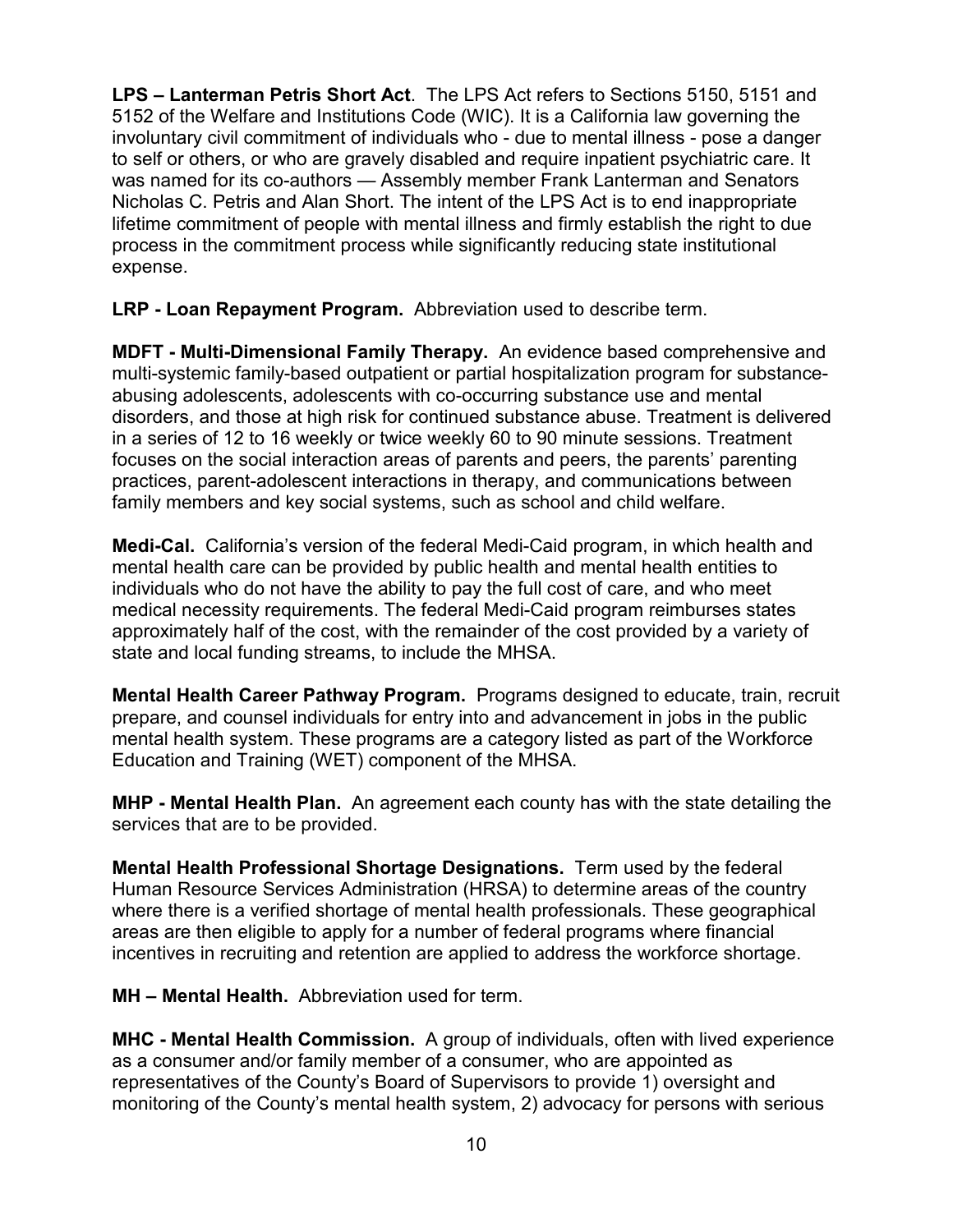mental illness, and 3) advise the Board of Supervisors and the mental health director.

**MHLAP - Mental Health Loan Assumption Program.** A program that makes payments to an educational lending institution on behalf of an employee who has incurred debt while obtaining an education, provided the individual agrees to work in the public mental health system for a specified period of time and in a capacity that meets the employer's workforce needs. The MHLAP is funded by the MHSA in the Workforce Education and Training component.

**MHSA - Mental Health Services Act or Proposition 63.** Was voted into law by Californians in November 2004. This Act combines prevention services with a full range of integrated services to treat the whole person, with the goal of self-sufficiency for those who may have otherwise faced homelessness or dependence on the state for years to come. The MHSA has five components; community services and supports, prevention and early intervention, innovation, workforce education and training, and capital facilities and technology. An additional one percent of state income tax is collected on incomes exceeding one million dollars and deposited into a Mental Health Services Fund. These funds are provided to the County based upon an agreed upon fair share formula.

**MHSA Three Year Plan - Mental Health Services Act Three Year Program and Expenditure Plan.** Each County prepares and submits a three year plan, which shall be updated at least annually; known as the **Plan or Annual Update** and approved by the County's Board of Supervisors. The plan will be developed with local stakeholders by means of a community program planning process, and will include programs and funding planned for each component, as well as providing for a prudent reserve. Each plan or update shall indicate the number of children, adults and seniors to be served, as well as reports on the achievement of performance outcomes for services provided.

**MHSIP -** Mental Health Statistics Improvement Program. Is a survey used in Contra Costa as required by DHCS. QI staff elicit feedback from survey sites regarding barriers to acceptable response rates, and based on this, implemented a variety of strategies including training a substantial volunteer workforce to assist with participant recruitment and survey completion.

**MHSOAC - Mental Health Services Oversight and Accountability Commission.**  Established by the MHSA to provide state oversight of MHSA programs and expenditures, and is responsible for annually reviewing and approving each county mental health program for expenditures pursuant to the components of Innovation and Prevention and Early Intervention.

**Money Management.** Term that refers to services that can encompass all aspects of assisting an individual plan and manage financial benefits and resources. It can include counseling on the interplay of work and other sources of income on Medi-Cal, Medicare, Social Security Disability Income (SSDI), and Supplemental Security Income (SSI). It can include becoming a conservator of funds for an individual who has been deemed to be unable to manage their own funds.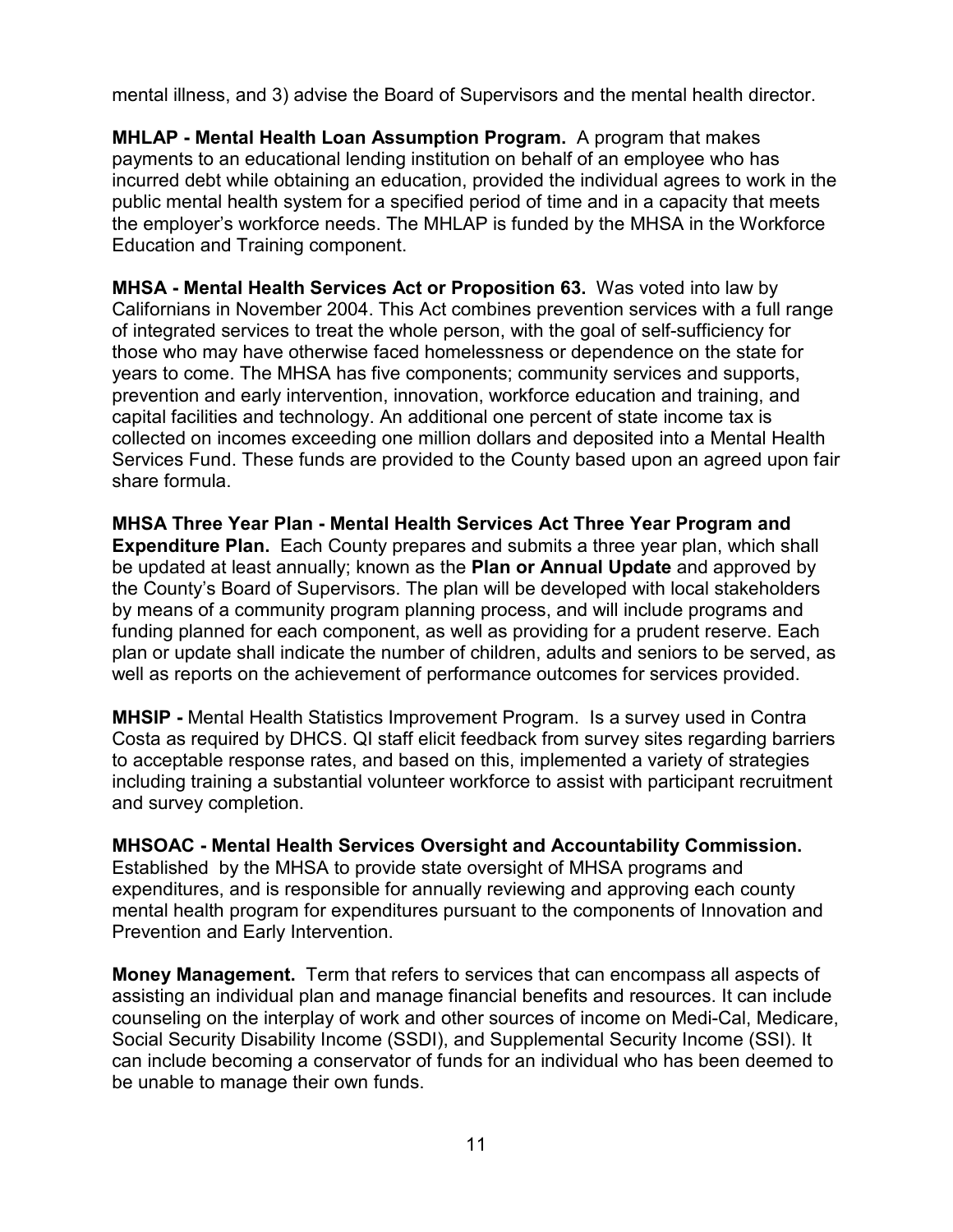**MST - Multi-Systemic Therapy.** An evidence based mental health service that is a community-based, family driven treatment for antisocial/delinquent behavior in youth. The focus is on empowering parents and caregivers to solve current and future problems, and actively involves the entire ecology of the youth; family, peers, school and the neighborhood.

**NAMI - National Alliance on Mental Illness.** The nation's largest grassroots mental health organization dedicated to building better lives for the millions of Americans affected by mental illness. NAMI advocates for access to services, treatment, supports and research and is steadfast in its commitment to raise awareness and build a community for hope for all of those in need. NAMI is the foundation for hundreds of NAMI State Organizations, NAMI Affiliates and volunteer leaders who work in local communities across the country to raise awareness and provide essential and free education, advocacy and support group programs. In Contra Costa County, there is a NAMI Contra Costa Office or NAMI CC.

**Needs Assessment.** Refers to part of the community program planning process (CPPP) where the mental health services and supports needs of the community are identified and assessed. This includes identifying populations, age groups and communities that remain unserved, underserved or inappropriately served.

**NOFA – Notice of Funding Availability.** Abbreviation used to describe term.

**NPLH – No Place Like Home or Proposition 2**. Allows the state to approve the use of the MHSA Funds to build and rehabilitate housing for those with mental illness who are homeless or at-risk of becoming homeless.

**OCE – Office for Consumer Empowerment.** A Contra Costa County operated program under the Behavioral Health Services division that offers a range of trainings and supports by and for individuals who have experience receiving mental health services. The goal is to increase access to wellness and empowerment for consumers; and to engage in their own individual recovery and become active in the community. This office leads the SPIRIT, WREACH, and WRAP programs.

**OSHPD - Office of Statewide Health Planning and Development.** A state department that assists California improve the structure and function of its healthcare delivery systems and promote healthcare accessibility. OSHPD is the state entity responsible for the implementation of various MHSA state level funded workforce education and training programs, such as the mental health loan assumption program, psychiatric residency programs, and several graduate stipend and internship programs.

**Outreach and Engagement.** In this context, is a MHSA term that is a community services and support category, and a category in which prevention and early intervention services can be provided. Services are designed to reach out and engage individuals in mental health care which have a serious mental illness, or are at risk of developing a serious mental illness. These are individuals who have not sought services in a traditional manner due to cultural or linguistic barriers.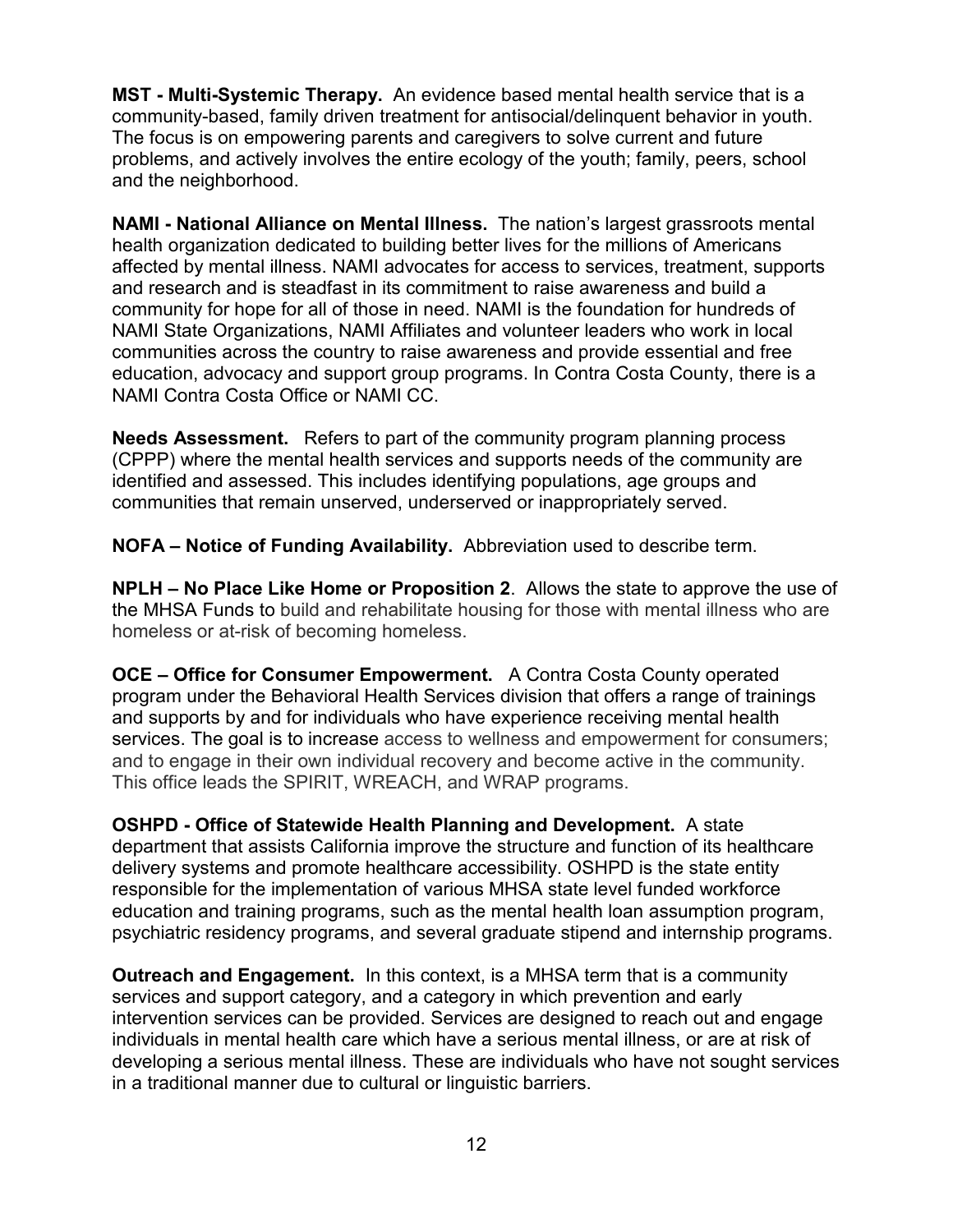**Peer Provider.** Term that refers to a professional who brings lived experience as a mental health consumer to their provision of services. They often participate as a member of a multi-disciplinary team providing mental health treatment, and assist consumers and their families understand, acquire and navigate the various services and resources needed. In Contra Costa County, Peer Providers have a job classification of Community Support Worker.

**PEI - Prevention and Early Intervention.** A term created by the MHSA, and refers to a component of funding in which services are designed to prevent mental illnesses from becoming severe and disabling. This means providing outreach and engagement to increase recognition of early signs of mental illness, and intervening early in the onset of a mental illness. Twenty percent of funds received by the MHSA are to be spent for prevention and early intervention services.

**PES - Psychiatric Emergency Services.** A unit of the Contra Costa County Regional Medical Center located next door to the Emergency Room in the county hospital in Martinez. It operated 24 hours a day, seven days a week, and consists of psychiatrists, nurses and mental health clinicians who are on call and available to respond to individuals who are brought in due to a psychiatric emergency. Persons who are seen are either treated and released, or admitted to the in-patient psychiatric hospital ward.

**PhotoVoice Empowerment Program.** The County sponsors classes designed to enable individuals to create artwork consisting of a photograph and a personally written story that speak to or represent the challenges of prejudice, discrimination and ignorance that people with behavioral health challenges face. These artworks are then displayed in the community to educate, raise awareness and reduce stigma.

**PIER Model - Portland Identification and Early Referral Model.** This is an evidence based treatment developed by the PIERS Institute of Portland, Maine. It is an early intervention program for youth, ages 12-25 which are at risk for developing psychosis. It is a multi-disciplinary team approach consisting of a structured interview to assess risk for psychosis, multi-family group therapy, psychiatric care, family psycho-education, supported education and employment, and occupational therapy.

**PSC - Personal Service Coordinators.** Refers to a mental health clinician or case manager who develops and implements an individual services and support plan with an individual diagnosed with a serious mental illness, and who is part of a full service partner program under the MHSA. This plan contains a diagnosis, level of severity, agreed upon goals, and actions by the consumer, the personal services coordinator, and other service providers to reach those goals. The personal service coordinator provides therapy, and additionally takes responsibility for the delivery and/or coordination of both mental health and rehabilitation services that assist the consumer reach his/her goals.

**PTSD - Post-Traumatic Stress Disorder.** An emotional illness that that is classified as an anxiety disorder, and usually develops as a result of a terribly frightening, lifethreatening, or otherwise highly unsafe experience. PTSD sufferers re-experience the traumatic event or events in some way, tend to avoid places, people, or other things that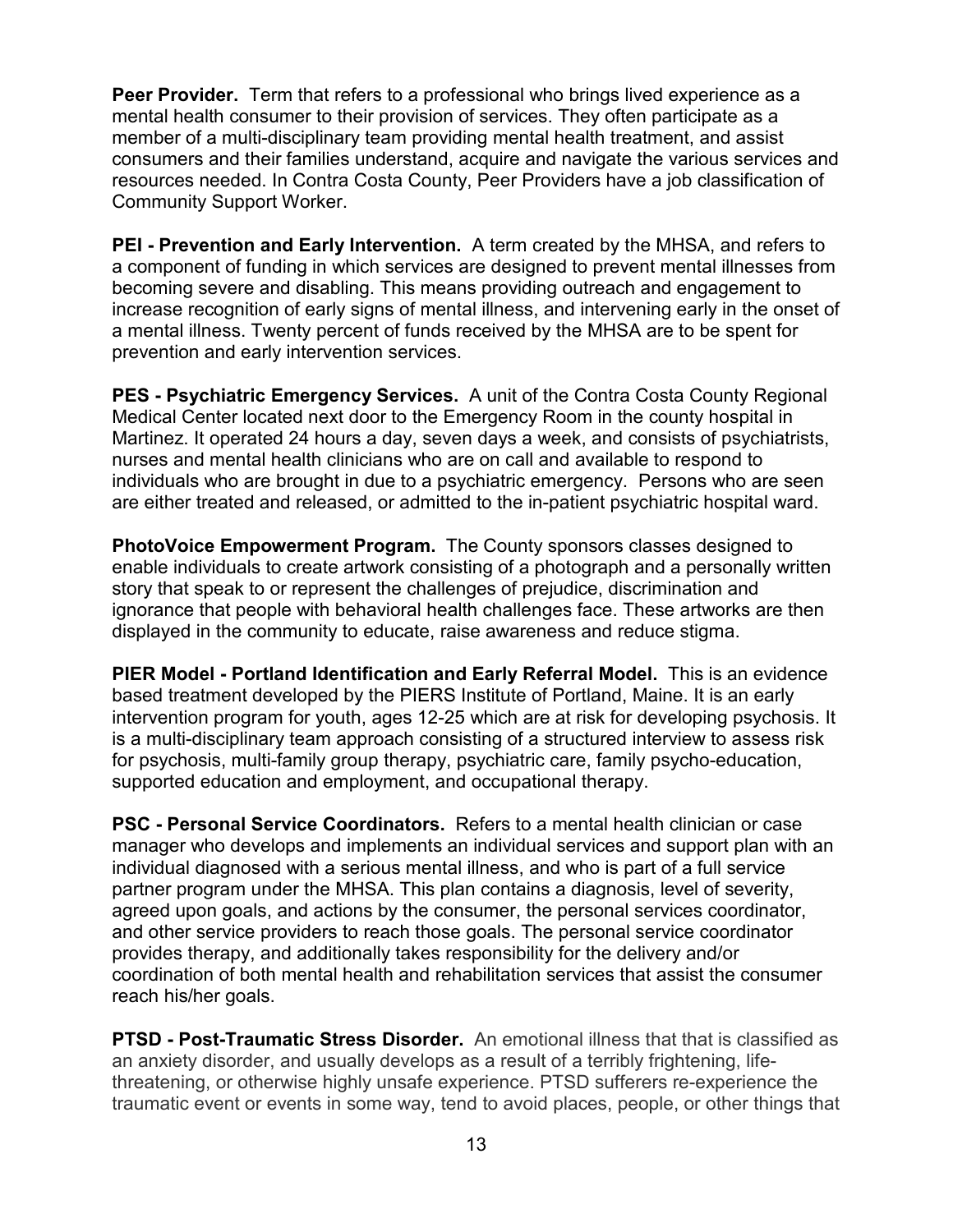remind them of the event (avoidance), and are exquisitely sensitive to normal life experiences (hyper arousal).

**Public Health Services.** A division under Health Services whose mission is to promote and protect the health and well-being of individuals, families and community in Contra Costa County.

**Public Mental Health System**. This term is used to describe the public system that is in place to provide mental health services. There are 64 counties and 2 cities that receive MHSA funds to support their public mental health system. Each county's system is uniquely structured where services are provided by county staff or through contractors; such as community based organizations and other agencies.

**Pre-Vocational Employment Services.** These are services that enable a person to actively engage in finding and keeping a job. Often the services remove barriers to employment services, such as counseling on how working affects benefits, stabilizing medications, obtaining a driver's license or general education diploma, and resolving immigration or other legal issues.

**Prudent Reserve.** Term created by the MHSA, and refers to a County setting aside sufficient MHSA revenues in order to ensure that services do not have to be significantly reduced in years in which revenues are below the average of previous years.

**Psychiatric Residency.** Physicians who specialize in psychiatry complete a four year residency program at one of several schools of psychiatry, such as that located at the University of California at San Francisco. This is essentially a paid work study arrangement, where they practice under close supervision and concurrently take coursework. At the final residency year the psychiatrist can elect to work in a medical setting, teach, do research, or work in a community mental health setting.

**QA/ QI - Quality Assurance and Quality Improvement.** Entities in Contra Costa County responsible for monitoring the Mental Health Plan's effectiveness by providing oversight and review of clinics, organizations, and clinicians providing services to consumers. The goals are to perform program development and coordination work to implement and maintain a quality management program that effectively measures, assesses, and continuously improves the access to and quality of care and services provided to the County's mental health consumers. The Quality Management Coordinator is responsible for Chairing and facilitating the Quality Improvement Committee (QIC) and ensuring members receive timely and relevant information.

**RFA - Request for Application**. Abbreviation used to describe term.

**RFI - Request for Information.** Abbreviation used to describe term.

**RFP- Request for Proposal.** Abbreviation used to describe term.

**RFQ – Request for Qualifications.** Abbreviation used to describe term.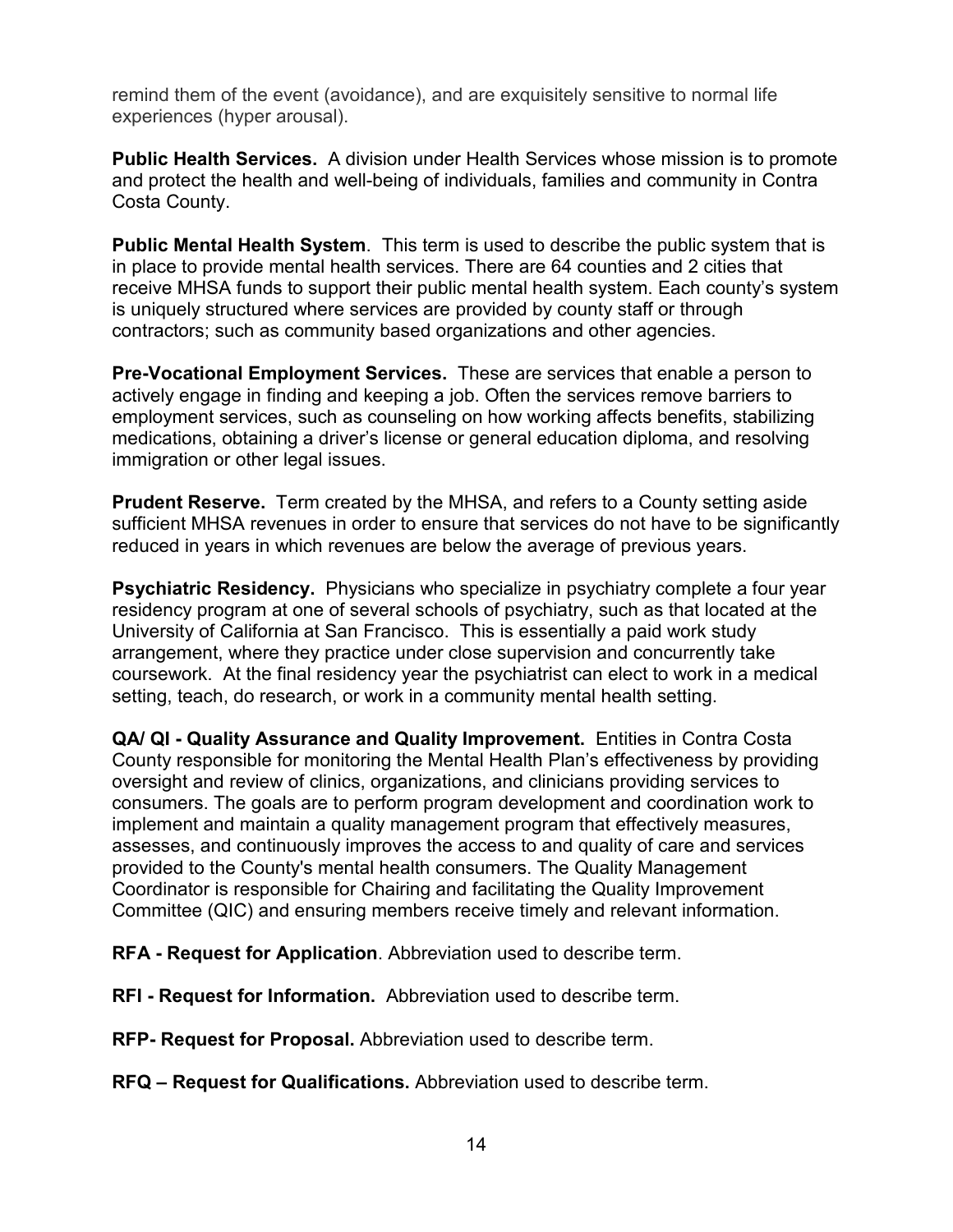**RHD - Reducing Health Disparities**. Abbreviation used to describe term.

**SAMHSA - Substance Abuse and Mental Health Services Administration**. The agency within the U.S. Department of Health and Human Services that leads public health efforts to advance the behavioral health of the nation. SAMHSA's mission is to reduce the impact of substance abuse and mental illness on America's communities.

**SB - Senate Bill.** Abbreviation used to describe term.

**SNHP – Special Needs Housing Program.** Allows local governments to use MHSA and other local funds to provide financing for the development of permanent supportive rental housing that includes units dedicated for individuals with serious mental illness, and their families, who are homeless or at risk of homelessness.

**SNF - Skilled Nursing Facility.** A special facility or part of a hospital that provides medically necessary services from nurses, physical and occupational therapists, speech pathologists and audiologist. A SNF aims to prevent hospitalizations, optimize antipsychotic medication use, and serve as an intermediate step into the community.

**STRTP – Short Term Residential Treatment Program.** A residential treatment model that serves youth who have high-level mental health needs or are seriously emotionally disturbed. The goal of STRTPs is to focus on stabilizing high-needs youth to allow an expedient and successful transition to a home setting.

**SED - Seriously Emotionally Disturbed.** Children from birth up to age eighteen with serious emotional disturbance are persons who currently or at any time during the past year have had a diagnosable mental, behavioral, or emotional disorder of sufficient duration to meet diagnostic criteria specified within the Diagnostic and Statistical Manual and results in functional impairment which substantially interferes with or limits the child's role or functioning in family, school, or community activities.

**SMI - Serious Mental Illness.** Adults with a serious mental illness are persons eighteen years and older who, at any time during a given year, have a diagnosable mental, behavioral, or emotional disorder that meet the criteria of the Diagnostic and Statistical Manual, and the disorder has resulted in functional impairment which substantially interferes with or limits one or more major life activities.

**SOC – System of Care.** Term used to refer to this county's public mental health system.

**SPIRIT - Service Provider Individualized Recovery Intensive Training.** A recovery oriented, peer led classroom and experiential-based, college accredited educational program for individuals with lived experience as a consumer of mental health services. It is sponsored by Contra Costa Mental Health and Contra Costa Community College, and successful completion satisfies the minimum qualifications to be considered for employment by the County as a Community Support Worker.

**Stakeholders.** Stakeholders is a term defined in the California Code of Regulations to mean individuals or entities with an interest in mental health services, including but not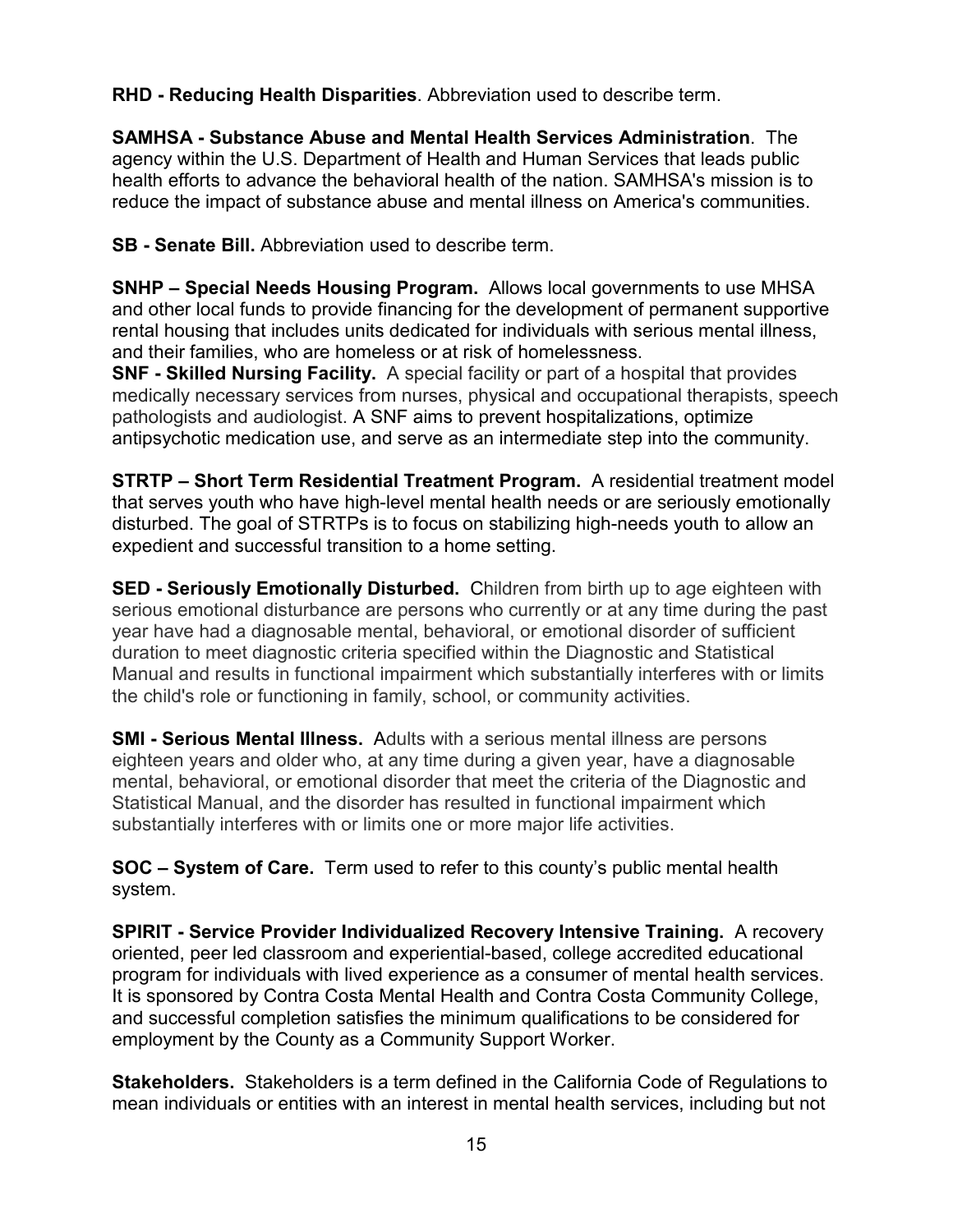limited to individuals with serious mental illness and/or serious emotional disturbance and/or their families, providers of mental health and/or related services such as physical health care and/or social services, educators and/or representatives of education, representatives of law enforcement, and any organization that represents the interests of individuals with serious mental illness and/or serious emotional disturbance and/or their families.

**Stigma and Discrimination.** In this context, refers to the negative thoughts and/or behaviors that form an inaccurate generalization or judgment, and adversely affects the recovery, wellness and resiliency of persons with mental health issues. These thoughts and behaviors can include any person who has an influence on a person's mental health well-being, to include the person experiencing the mental health issue.

**SUD - Substance Use Disorder.** A disorder in which the use of one or more substances leads to a clinically significant impairment or distress. Although the term substance can refer to any physical matter, substance abuse refers to the overuse of, or dependence on, a drug leading to effects that are detrimental to the individual's physical and mental health, or the welfare of others. The disorder is characterized by a pattern of continued pathological use of a medication, non-medically indicated drug or toxin which results in repeated adverse social consequences related to drug use, such as failure to meet work, family, or school obligations, interpersonal conflicts, or legal problems.

**STEP - Systematic Training for Effective Parenting.** A [parent education program](http://en.wikipedia.org/wiki/Parent_education_program) published as a series of books developed and published by the psychologists [Don](http://en.wikipedia.org/w/index.php?title=Don_Dinkmeyer&action=edit&redlink=1)  [Dinkmeyer](http://en.wikipedia.org/w/index.php?title=Don_Dinkmeyer&action=edit&redlink=1) Sr., [Gary D. McKay](http://en.wikipedia.org/w/index.php?title=Gary_D._McKay&action=edit&redlink=1) and Don Dinkmeyer Jr. The publication was supplemented by an extensive concept for training and proliferation. STEP has reached more than four million parents and has been translated into several languages. It provides skills training for parents dealing with frequently encountered challenges with their children that often result from autocratic parenting styles. STEP is rooted in Adlerian psychology and promotes a more participatory family structure by fostering responsibility, independence, and competence in children; improving communication between parents and children; and helping children learn from the natural and logical consequences of their own choices.

**Supported Employment.** Supported employment is a federal vocational rehabilitation term that means competitive work for individuals with the most significant disabilities that occurs in integrated work settings, or settings in which individuals are working toward competitive work. Such work is consistent with the strengths, resources, priorities, concerns, abilities, capabilities, interests, and informed choice of the individuals. Supported employment usually means that a professional support person, or job coach, assists the individual in a competitive work setting until assistance is no longer needed.

**Supportive Housing.** A combination of housing and services intended as a costeffective way to help people live more stable, productive lives. Supportive housing is widely believed to work well for those who face the most complex challenges individuals and families confronted with [homelessness](http://en.wikipedia.org/wiki/Homelessness) and who also have very low incomes and/or serious, persistent issues that may include [substance abuse,](http://en.wikipedia.org/wiki/Substance_abuse) [addiction](http://en.wikipedia.org/wiki/Substance_dependence)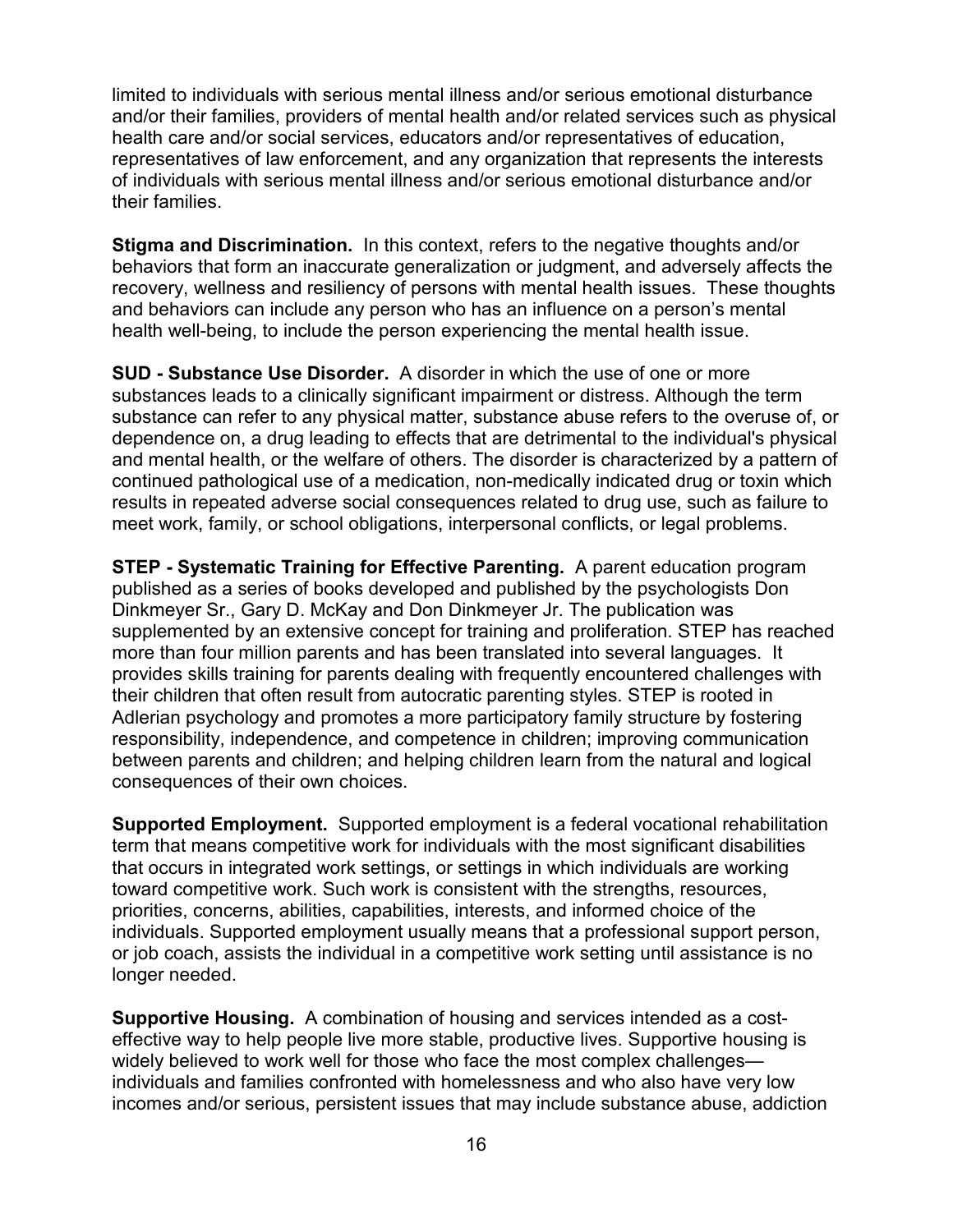or [alcoholism,](http://en.wikipedia.org/wiki/Alcoholism) [mental illness,](http://en.wikipedia.org/wiki/Mental_illness) HIV/AIDS, or other serious challenges to a successful life. Supportive housing can be coupled with such social services as job training, [life skills](http://en.wikipedia.org/wiki/Life_skill) training, alcohol and drug abuse programs, community support services, such as child care and educational programs, and case management to populations in need of assistance. Supportive housing is intended to be a pragmatic solution that helps people have better lives while reducing, to the extent feasible, the overall cost of care.

**TAY - Transition Age Youth.** A term meaning individuals who are between the age of 16 years and 25 years of age. Specific mental health programs that address this age group are in the adult system of care, and were designed to assist in the transition of services from the children's system of care, where individuals stop receiving services at 18.

**Triple P - Positive Parenting Program.** An evidence based practice designed to increase parents' sense of competence in their parenting abilities. It is a multilevel system of family intervention that aims to prevent severe emotional and behavioral disturbances in children by promoting positive and nurturing relationships between parent and child. Improved family communication and reduced conflict reduces the risk that children will develop a variety of behavioral and emotional problems.

**WET - Workforce Education and Training.** A term created by the MHSA, and refers to the component of the MHSA that funds programs and service that assist in the recruitment and retention of a skilled and culturally competent mental health workforce.

**WIC - Welfare and Institutions Code.** Regulations set that address services relating to welfare, dependent children, mental health, handicapped, elderly, delinquency, foster care, Medi-Cal, food stamps, rehabilitation, and long-term care, to name a few.

**WRAP - Wellness Recovery Action Plan.** An [evidence-based p](http://nrepp.samhsa.gov/ViewIntervention.aspx?id=208)ractice that is used by people who are dealing with mental health and other kinds of health challenges, and by people who want to attain the highest possible level of wellness. It was developed by a group of people who have a lived experience with mental health difficulties and who were searching for ways to resolve issues that had been troubling them for a long time. WRAP involves listing one's personal resources and wellness tools, and then using those resources to develop action plans to use in specific situations.

**Wraparound Services.** An intensive, individualized care management process for children with serious emotional disturbances. During the wraparound process, a team of individuals who are relevant to the well-being of the child or youth, such as family members, other natural supports, service providers, and agency representatives collaboratively develop an individualized plan of care, implement this plan, and evaluate success over time. The wraparound plan typically includes formal services and interventions, together with community services and interpersonal support and assistance provided by friends and other people drawn from the family's social networks. The team convenes frequently to measure the plan's components against relevant indicators of success. Plan components and strategies are revised when outcomes are not being achieved.